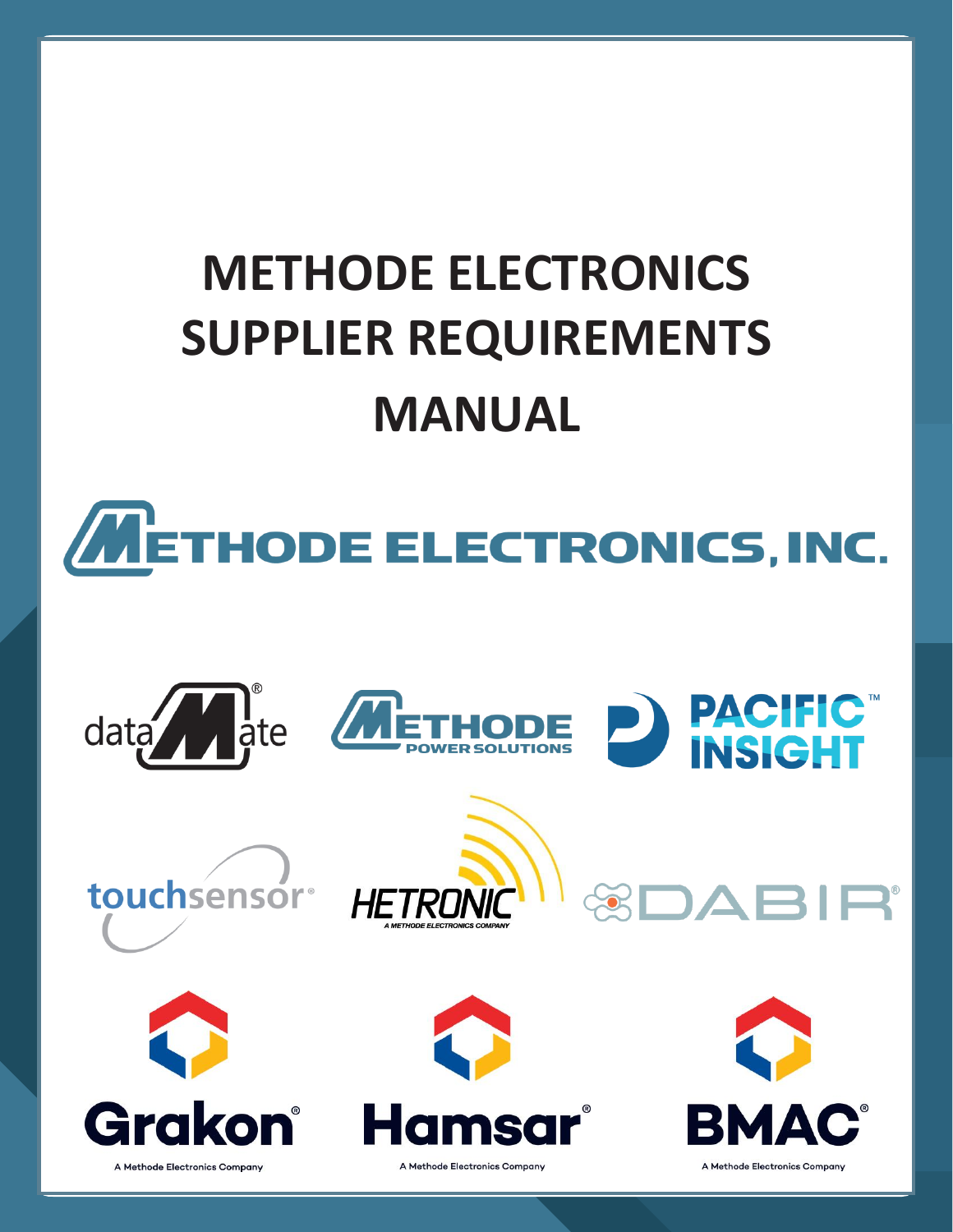# **Table of Contents**

| <b>Section</b> | Title                                    |
|----------------|------------------------------------------|
|                | Introduction                             |
|                | <b>Supplier Delivery Requirements</b>    |
| 3              | <b>Supplier Quality Requirements</b>     |
| 4              | Advanced Product Quality Planning (APQP) |
| -5             | Production Part Approval Process (PPAP)  |
| 6              | Request for Change (RFC)                 |
|                | Methode Concerns and Supplier Response   |
|                | Supplier Performance Report              |

# **Global Forms for Supplier Use:**

| <b>Shutdown and Startup Checklist</b> |
|---------------------------------------|
| Supplier Packaging Data Sheet         |
| Request for Change                    |
|                                       |

Latest version is located at [http://supplier.methode.com](http://supplier.methode.com/)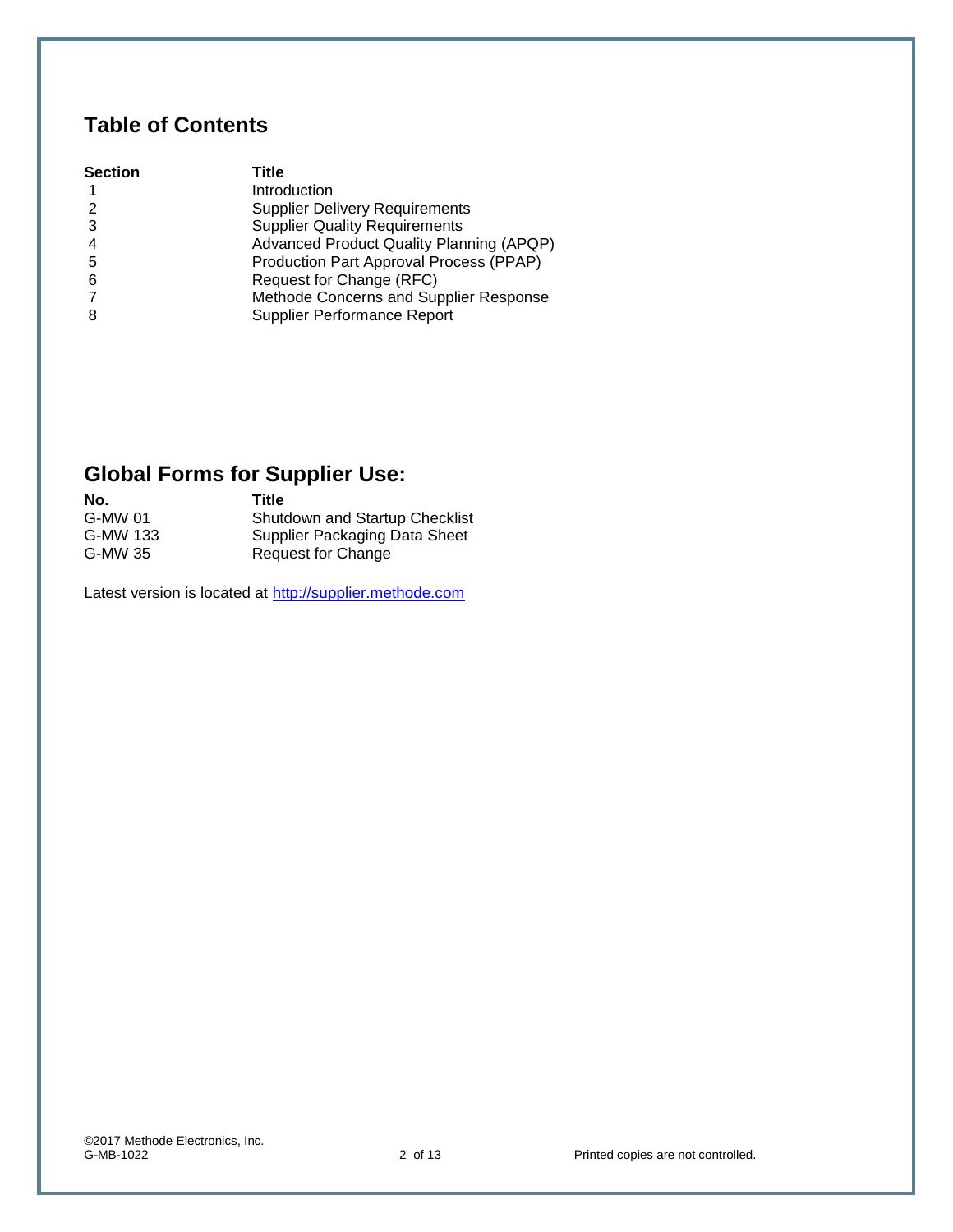# **1. Introduction**

## **A) Scope and Purpose:**

- 1) This Methode Supplier Requirements ("MSR") manual conveys quality and delivery requirements for all production purchase orders and supply agreements between Methode Electronics Inc., and all of its affiliated companies, ("Methode"), and its suppliers.
- 2) This MSR covers Methode's specific requirements. This MSR, as well as the requirements set forth in the ISO 9001 standard or related standards shall be considered a supplement to Methode's Purchasing Terms and Conditions.

## **B) Documentation:**

- 1) Methode documents are available on the website [http://supplier.methode.com](http://supplier.methode.com/) or by contacting the Methode purchasing representative.
- 2) Where required, customer specific requirements in addition to or in replacement of the requirements in this document will be provided to the supplier by the Methode purchasing representative.

## **C) Document and Record Retention:**

Requirements for retention of documents and records vary widely by the type of record, project, and OEM customer. Suppliers shall retain relevant documents and records in accordance with OEM customer requirements. Please contact the Methode purchasing representative for questions regarding a particular project.

### **D) Engineering change notices:**

For engineering changes requested by Methode, whether in a specification or a drawing, Methode shall send the revised documents to the supplier. Since the supplier is responsible for meeting all drawing and specification requirements, any questions pertaining to any new requirements must be resolved prior to the acceptance and implementation of the change.

Should the revised drawing not be available, the supplier may proceed with a written approval from the Methode purchasing representative.

### **E) Written Language:**

Any written reports submitted to Methode shall be in English or contain English translations.

# **2. Supplier Delivery Requirements**

### **A) 100% On-Time Delivery:**

- 1) Methode requires all suppliers to provide 100% on-time delivery performance with the correct quantity and contracted pricing.
- 2) Suppliers shall use the communication methods (e.g. EDI, Web EDI, ASN's) as directed by Methode.
- 3) Suppliers shall review orders weekly and are required to confirm ability to fulfill requirements for quantity and timing within two working days from receipt of orders.
- 4) A missed delivery is defined as one that is received one day or more either before or after the due date, or a delivery that is short of the required quantity, while taking into account the specific Incoterms and ordering lead times that may apply.
- 5) If the supplier expects a missed delivery, they shall notify Methode's material scheduler immediately and arrange for expedited delivery at supplier's expense.
- 6) Supplier packaging, labels, and associated documents are required to meet the standards communicated by Methode.

©2017 Methode Electronics, Inc.

3 of 13 Printed copies are not controlled.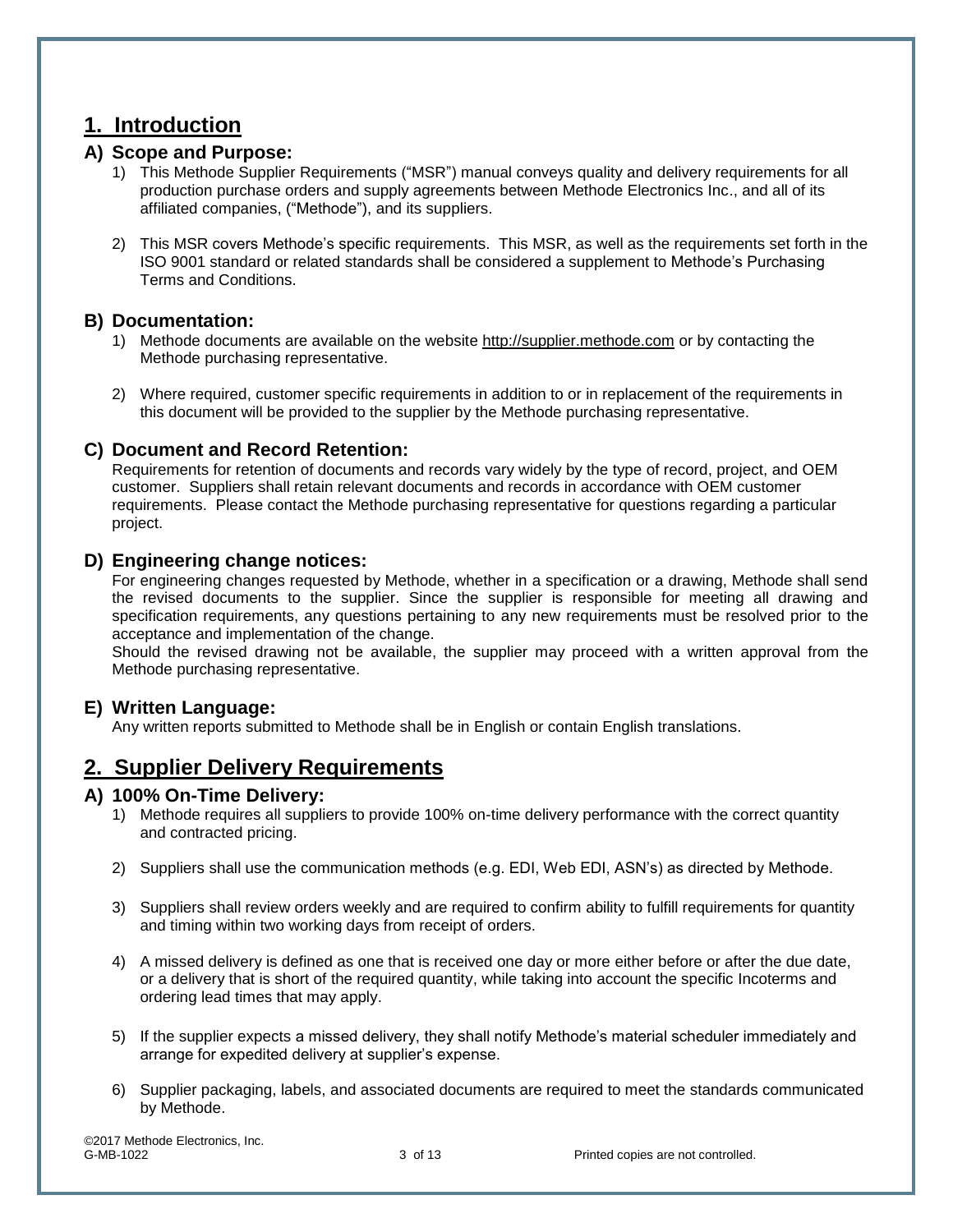- 7) Neither the quantity shipped nor the delivery timing can vary from Methode requirements without the appropriate Methode written consent.
- 8) Over shipments and early shipments are subject to rejection and return at supplier's expense.
- 9) Suppliers must coordinate all expedited shipments with Methode.
	- a) Any changes to the coordinated schedule must be approved by Methode prior to shipment.
	- b) AETC (authorized excess transportation cost) numbers must be provided by Methode prior to shipment. Shipments made without an AETC number may result in debit to the supplier.
- 10) Supplier delivery performance will be monitored and feedback provided as needed. Suppliers are required to respond within 24 hours, and are expected to cooperate in identifying the causes of missed deliveries and implementing effective corrective actions.
- 11) The supplier may be charged back for costs and expenses incurred as a result of any missed delivery or line shutdown.

### **B) Capacity:**

- 1) Methode and the supplier will work together to protect the supply chain by assuring the process has sufficient capacity to meet the Standard Weekly Requirement (SWR) and Maximum Weekly Requirement (MWR). Upon Methode request, the supplier shall demonstrate capacity in the form of a run at rate onsite at the manufacturing process.
- 2) The format and requirements for the run at rate will be provided by Methode.
- 3) Any subsequent reduction in capacity commitment must have the written approval of the Methode Purchasing Representative before the supplier re-allocates any equipment, personnel or facilities.
- **C) Obsolescence and Release Authorization:** The definitions below are provided for suppliers that receive regular releases.
	- a) **Firm:** Supplier is authorized to produce and ship product as released.
	- b) **Fabrication:** Supplier is authorized to fabricate but not ship until released.
	- c) **Raw Material:** Supplier is authorized for raw material purchase only.
	- d) **Forecast:** Informational only. Methode is not responsible for any completed product or raw material against forecast or planning quantities.

All authorization types are subject to change based on customer demand. Supplier has 60 days after production shipments end to file an obsolescence claim to Methode. Payment for obsolete material will be issued after verification of responsibility by Methode.

# **D) Suspension of Production at Supplier**

#### 1) **Tooling or Production Line Modifications:**

a) For both Pre-Production and Production periods, authorization must be granted by Methode before stopping production for 5 days or more while any requirements are open for delivery.

# 2) **Supplier Factory Shutdown and Startup:**

©2017 Methode Electronics, Inc.

4 of 13 Printed copies are not controlled.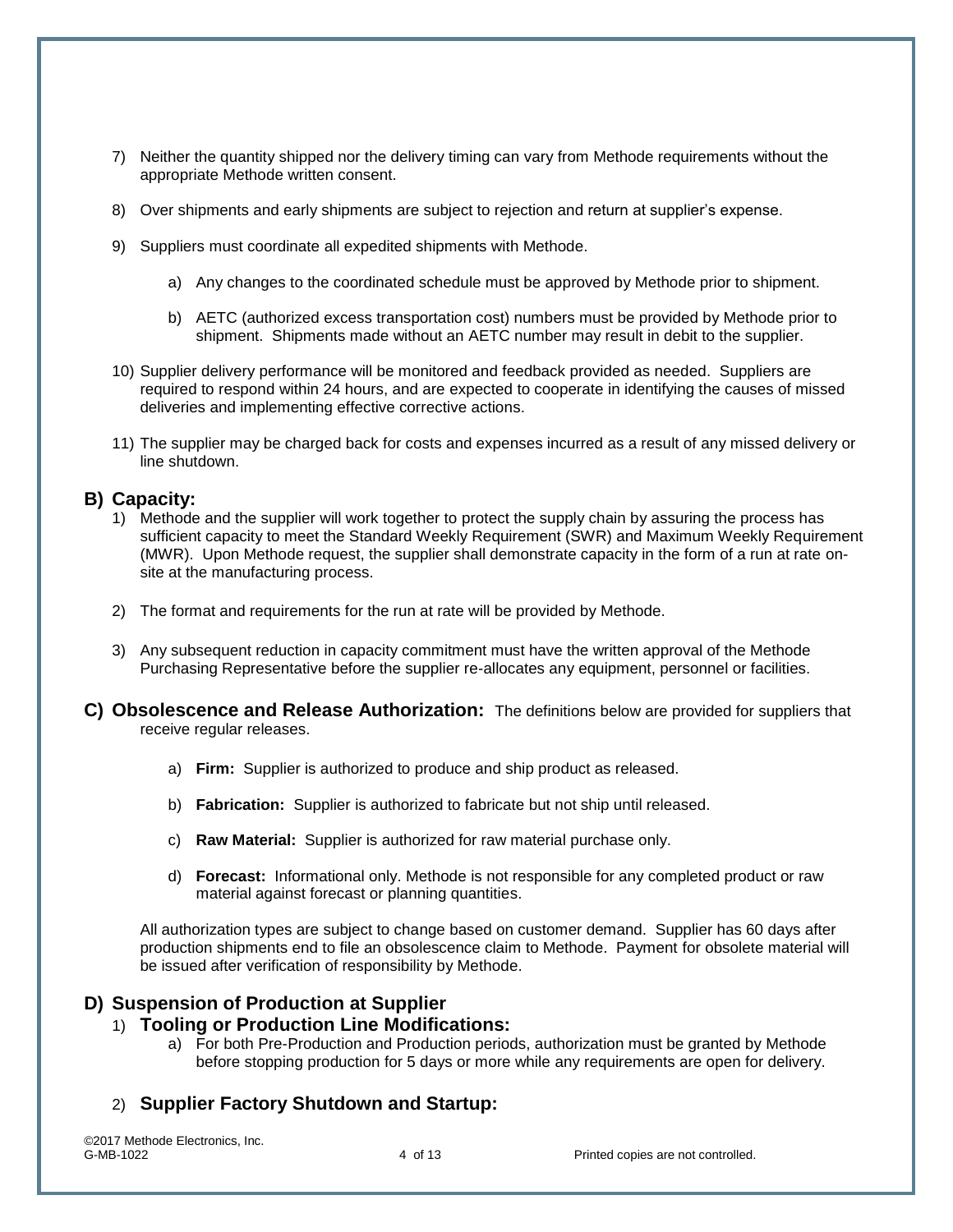- a) This section shall apply to all suppliers with open delivery requirements to Methode that are planning a factory shutdown of 5 days or more**.**
- b) As a preventive measure, the supplier must complete the **G-MW 01 Shutdown and Startup Checklist**. This checklist is intended to expose the common types of risk that occur during these periods.
- c) Suppliers must notify Methode as early as possible and at least 2 weeks in advance of the shutdown. The checklist will be available to Methode upon request.
- d) The checklist is available at http://supplier.methode.com or from the Methode purchasing representative.

# **E) MMOG/LE:**

The Global Materials Management Operations Guidelines/Logistics Evaluation (MMOG/LE) is a selfassessment based on industry best-practices for supply chain management processes. Suppliers are encouraged to use this self-assessment as a continuous improvement tool to improve materials management efficiency.

# **3. Supplier Quality Requirements**

## **A) Quality Management System:**

- 1) Suppliers are expected to implement and operate a total quality management system that ensures that only defect free products are produced and delivered to Methode. Suppliers shall adopt the standards of zero defects and 100% on-time delivery to Methode. Suppliers shall assume full responsibility for their product quality and delivery.
- 2) Suppliers must be certified to one of the following Quality Management Systems:
	- a) ISO 9001 Quality Management Systems
	- b) IATF 16949 Automotive
	- c) ISO 13485 Medical devices
	- d) AS 9100 Aerospace

Manufacturers who deliver Automotive, Medical, and/or Aerospace components to Methode are ultimately expected to attain certification to the respective specialized standard(s).

Additional certifications may be required based on industry and customer requirements including:

- a) ISO 14001 Environmental Management
- b) ISO 26262 Functional Safety Management
- c) ISO/TS 22163 Railway applications
- d) ITAR International Traffic in Arms Regulations
- e) Others

Note: Upon expiration of a certificate, the supplier shall certify to the latest edition of the standard.

- 3) Suppliers shall provide current copies of upgraded or renewed certifications to the Methode supplier quality representative.
- 4) Additional Standards:
	- a) **Engineering Drawings:** Methode engineering drawings are created in accordance with the American Society of Mechanical Engineers standard ASME Y14.5M-2009. Use this standard to understand the requirements documented in Methode drawings.
	- b) **Electronics and Printed Circuit Boards:** Quality assurance and visual acceptance of unpopulated printed circuit boards shall be based on the IPC-A-600 industry standard. Quality assurance and visual acceptance of electronic assemblies shall be based on the IPC-A-610 industry standard.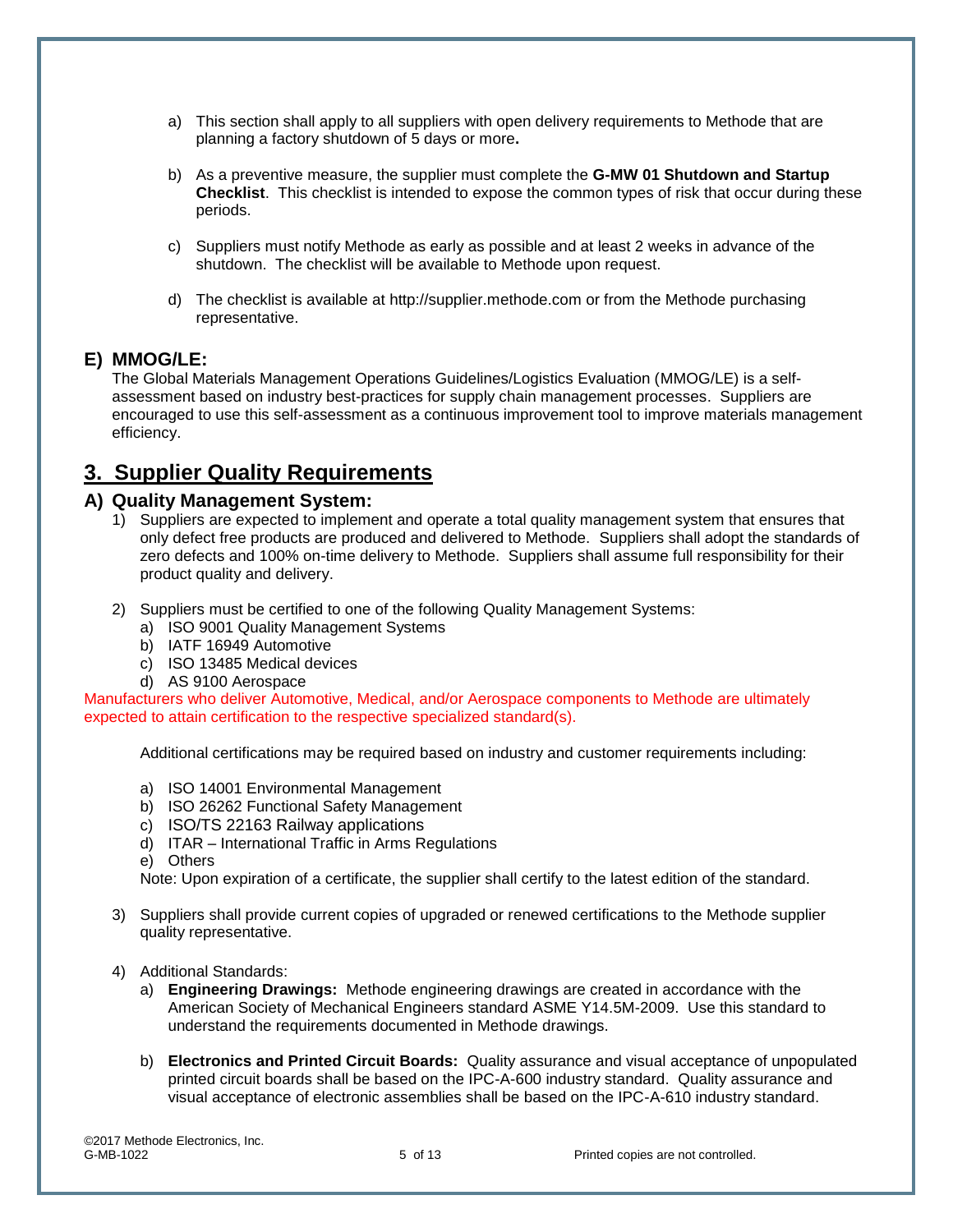c) **Molded and Decorated Parts:** General appearance evaluations shall be conducted according to the drawing and Methode's visual quality standards.

#### **B) AIAG Manuals:**

If a PPAP is required, suppliers are required to comply with current AIAG manuals. For items not covered in the MSR, a supplier should refer to these manuals for direction and clarification:

- 1) APQP (Advanced Product Quality Planning and Control Plan)
- 2) FMEA (Potential Failure Mode and Effects Analysis)
- 3) MSA (Measurement Systems Analysis)
- 4) PPAP (Production Part Approval Process)
- 5) SPC (Statistical Process Control)

### **C) Packaging, Material Identification and Traceability:**

- 1) The supplier shall establish and maintain an effective traceability system that will ensure that the final components and subcomponents used in production can be traced back to the manufacturing date, shift, equipment, tool number, cavity, and the respective inspection/conformity results. Lot sizes will be established to economically minimize risk based on an internal risk assessment.
- 2) Lot number traceability must be identified on the shipping label and any accompanying data. (e.g. SPC, CpK, PpK, etc.)
- 3) FIFO (First In, First Out) Inventory Requirements: Suppliers must have a system of inventory control to assure that shipments are received in sequential production order.
- 4) Supplier packaging, labels, and associated documents are required to meet the standards communicated by Methode.
- 5) The supplier shall use product and package labels as approved by Methode. Suppliers are required to print labels as indicated by Methode.

### **D) Materials Compliance:**

#### **1) REACH Compliance:**

- a) Unless a written deviation is received from Methode, suppliers shall be responsible for ensuring that all Registration, Evaluation, Authorization and Restriction of Chemicals (REACH) legislation requirements are met for the product/s supplied and through the complete upstream supply chain for all sub-suppliers in accordance with REACH Regulation (EC) No. 1907/2006. This also applies to substances that were registered in accordance with Directive 67/548/EEC (registration of new substances). Suppliers are governed by the last applicable versions in each case of Directive (EC) No. 1907/2006.
- b) Suppliers shall inform Methode about the presence of any substances of a very high concern (SVHCs) and must update information about parts and materials delivered, following any update of the candidate list, twice a year when required [\(http://echa.europa.eu/candidate-list-table\)](http://echa.europa.eu/candidate-list-table). If SVHC's are present in the supplied product but they are not banned by these or subsequent directives, the supplier is still required to submit an action plan and timing to eliminate them.
- c) Suppliers of chemicals must classify, label and package the substances and mixtures in accordance with the most recent Classification, Labelling & Packaging ("CLP") Regulation (EC) No 1272.

#### **2) RoHS Compliance**

Unless a written deviation is received from Methode, suppliers shall be responsible for ensuring that all Restriction of Hazardous Substances ("RoHS") requirements are met for the product/s supplied. The RoHS directive (2011/65/EU) restricts the use of certain hazardous substances, in the manufacturing of electrical and electronic equipment. Suppliers shall ensure that the presence of these substances do not

©2017 Methode Electronics, Inc.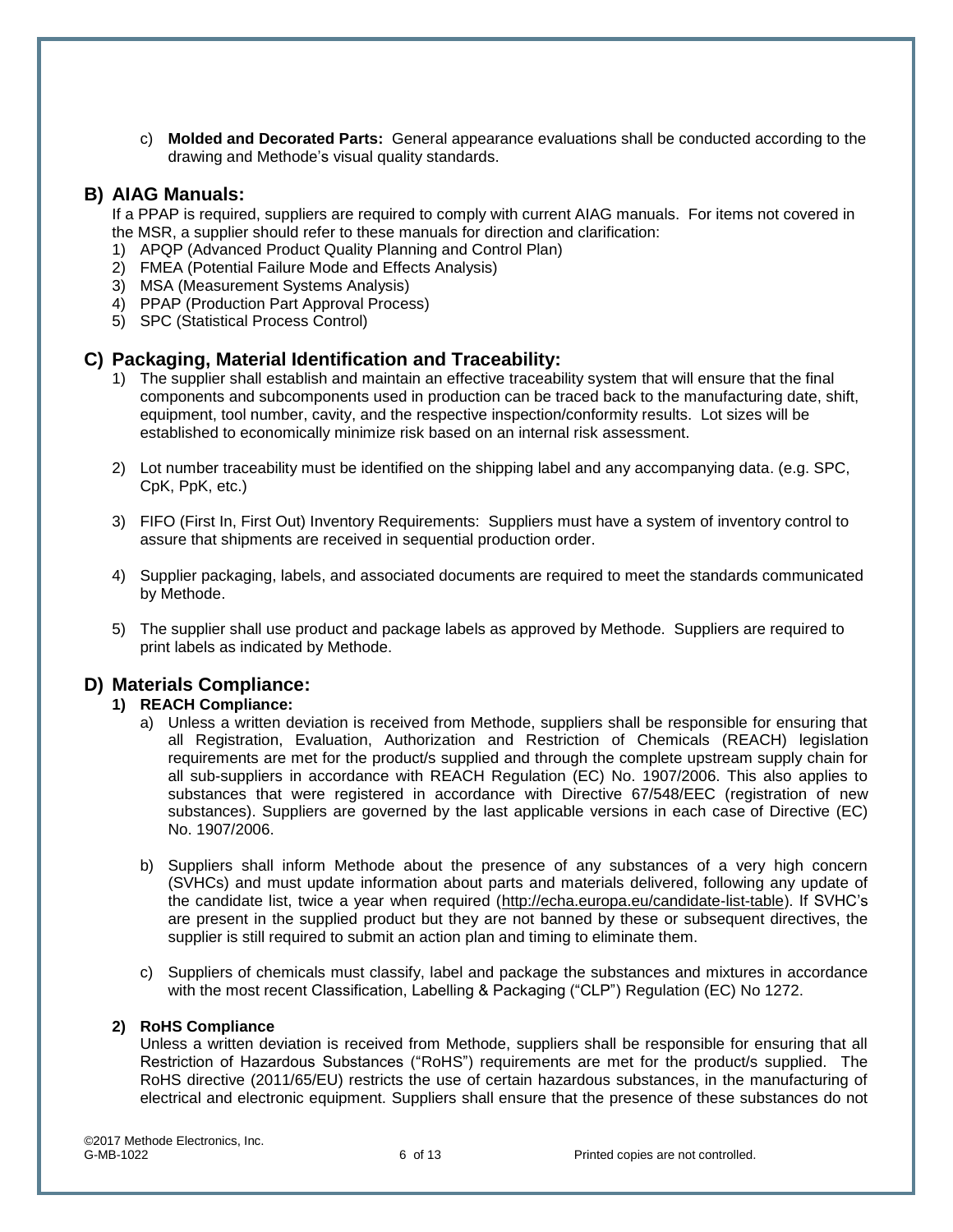exceed the permitted concentration in non-exempt products. This directive restricts the presence of lead, mercury, cadmium, hexavalent chromium, poly-brominated biphenyls, and poly-brominated diphenyl ether, with a maximum concentration of 0.1% (except for cadmium, limited to 0.01%) by weight.

## **E) Continuous Improvement:**

- 1) Part of the ongoing business relationship with Methode includes support for Methode-initiated improvements as well as supplier-initiated improvements. The supplier's support is a basic business expectation.
- 2) VA/VE is a process of rediscovering the product to improve its functionality, durability, reliability, manufacturability and cost. Value is defined as the ratio of function to cost. Methode's approach toward VA/VE is not just reducing cost. Value may be increased by either improving function or reducing cost.
- 3) The supplier is requested to suggest any changes deemed necessary to achieve the above stated improvements. Basic functions must be preserved. These improvements shall lead to mutual benefits for Methode and its suppliers by:
	- a) Increasing product competitiveness
	- b) Decreasing unnecessary costs
- 4) The supplier shall submit such suggested improvements to Methode for approval using the **G-MB 35 Request For Change** form.

## **F) Sub-Supplier Requirements:**

- 1) The supplier shall manage all sub-suppliers to achieve Methode's quality and delivery requirements. This includes all activities through launch (e.g. APQP), periodic auditing and serial production. Methode and Methode's customers may audit the critical processes of the supplier and sub-suppliers to assure that proper controls are in place throughout the entire supply chain.
- 2) All materials purchased through distribution must be from a manufacturer's franchised distributor unless otherwise authorized in writing by Methode.

# **G) Risk Assessment and Contingency Planning:**

The supplier shall prepare and document a risk assessment and corresponding contingency plans to satisfy Methode requirements in the event of a deviation or disruption from the normal business process, such as utility interruptions, labor shortages, key equipment or systems failure, or field returns. This could include failures in EDI, transportation, packaging, equipment, etc.

The supplier shall provide these plans to Methode upon request.

# **4. APQP (Advanced Product Quality Planning)**

If required by Methode, suppliers will use the Advanced Product Quality Planning and Control Plan (APQP) and Potential Failure Mode and Effects Analysis (FMEA) reference manuals provided through AIAG for all Methode components.

- **A) Process Flow Chart:** There are no Methode specific requirements for this beyond the AIAG manuals above.
- **B) Design Failure Mode and Effects Analysis (DFMEA):** Suppliers with design responsibility are required to develop and maintain a DFMEA.
- **C) Process Failure Mode and Effects Analysis (PFMEA):** In addition to the AIAG manuals above, Methode's specific requirements are given below.

### 1) **Special Characteristic Classification:**

©2017 Methode Electronics, Inc.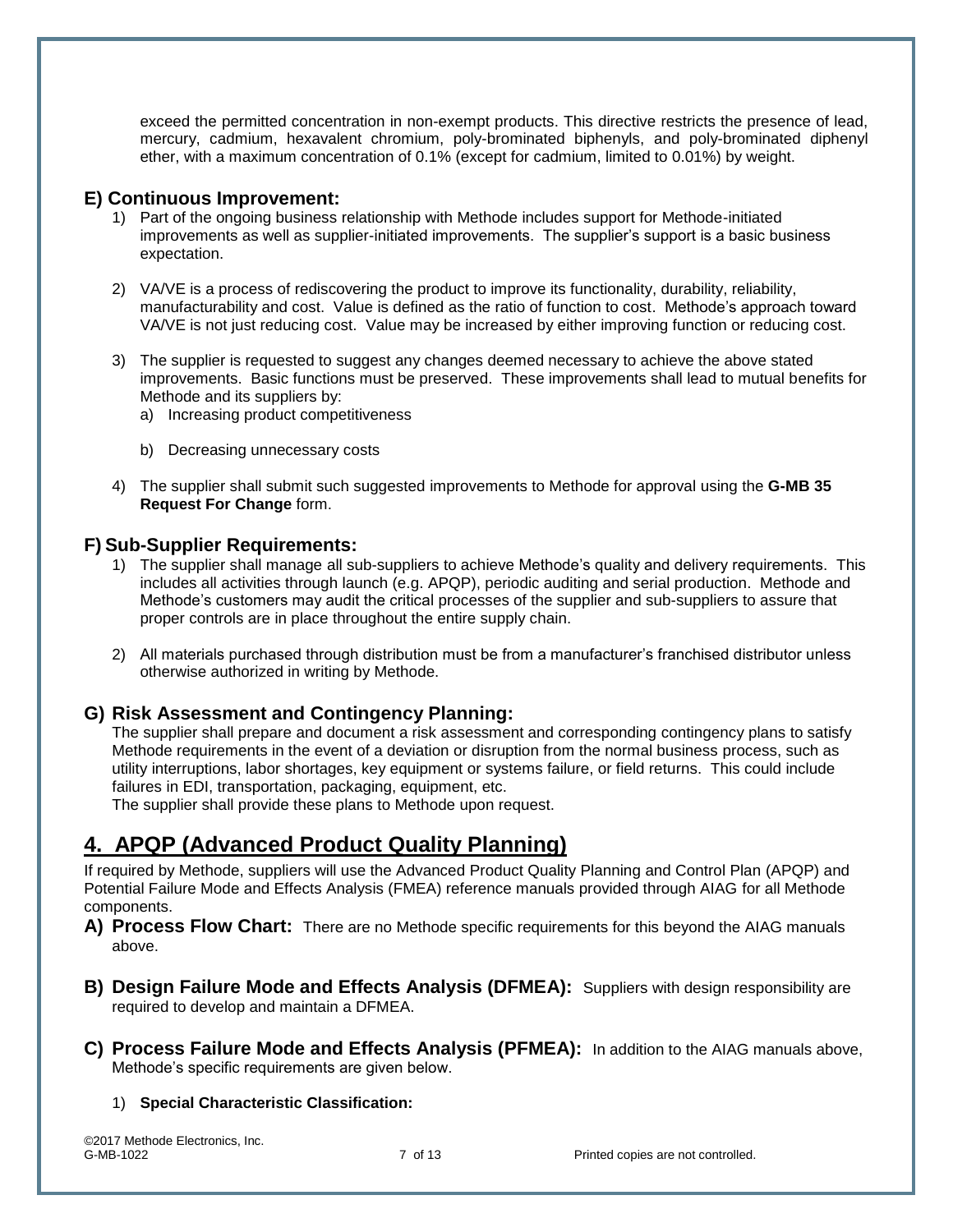- a) All products and processes have features described by characteristics that are important and need to be controlled. However, some characteristics require special controls to minimize the risk of adverse consequences.
- b) For Special Characteristics, manufacturing processes must demonstrate statistical capability and/or apply Statistical Process Control (SPC) to ensure product will meet all engineering requirements.

#### 2) **Action Priorities:**

The initial focus should be on failure modes with the highest severity rankings. All failure modes with severity rankings of 9 and 10 must be addressed with a consideration toward error-proofing

#### 3) **Corrective Action:**

When corrective actions are required, the PFMEA should be the first document reviewed, followed by supporting documents in order to ensure the concern is addressed. If the concern is not addressed, the PFMEA must be updated to address the issue. It is recommended that the corrective action report number is noted in the PFMEA to maintain the history.

#### 4) **Pass-Through Defect:**

#### a) **Definition:**

A pass-through defect is any characteristic or feature that is not inspected, checked or used at one point in manufacture and is then passed through to the next user, operation or facility in the line of manufacture. If not detected and segregated or corrected, a pass-through defect will be passed on through the system and may reach the customer. A pass-through defect can occur with a purchased part or during manufacture or assembly of a part.

#### b) **Objective:**

The supplier shall ensure the PFMEA addresses all assembly process or testing limitations that could result in a risk to the next operation or the final customer.

**D) Control Plan:** There are no Methode specific requirements for this beyond the AIAG manuals above.

# **5. Production Part Approval Process (PPAP)**

Methode's specific requirements for supplier PPAP may be found in the document **Methode Supplier PPAP Requirements**.

# **6. Request for Change (RFC)**

### **A) Conditions that Require an RFC:**

The supplier shall use form **G-MB 35 Request For Change** for all change requests after initial part approval, including changes requested at launch and during production. Applicable changes include, but are not limited to:

- 1) Design changes
- 2) Process changes
- 3) Manufacturing location changes
- 4) Internal tool location changes
- 5) New or additional tooling
- 6) Tool modification above and beyond normal maintenance
- 7) Material changes
- 8) Packaging or Standard Pack changes
- 9) Sub-supplier changes
- 10) Any location change of tooling owned by Methode or our customers.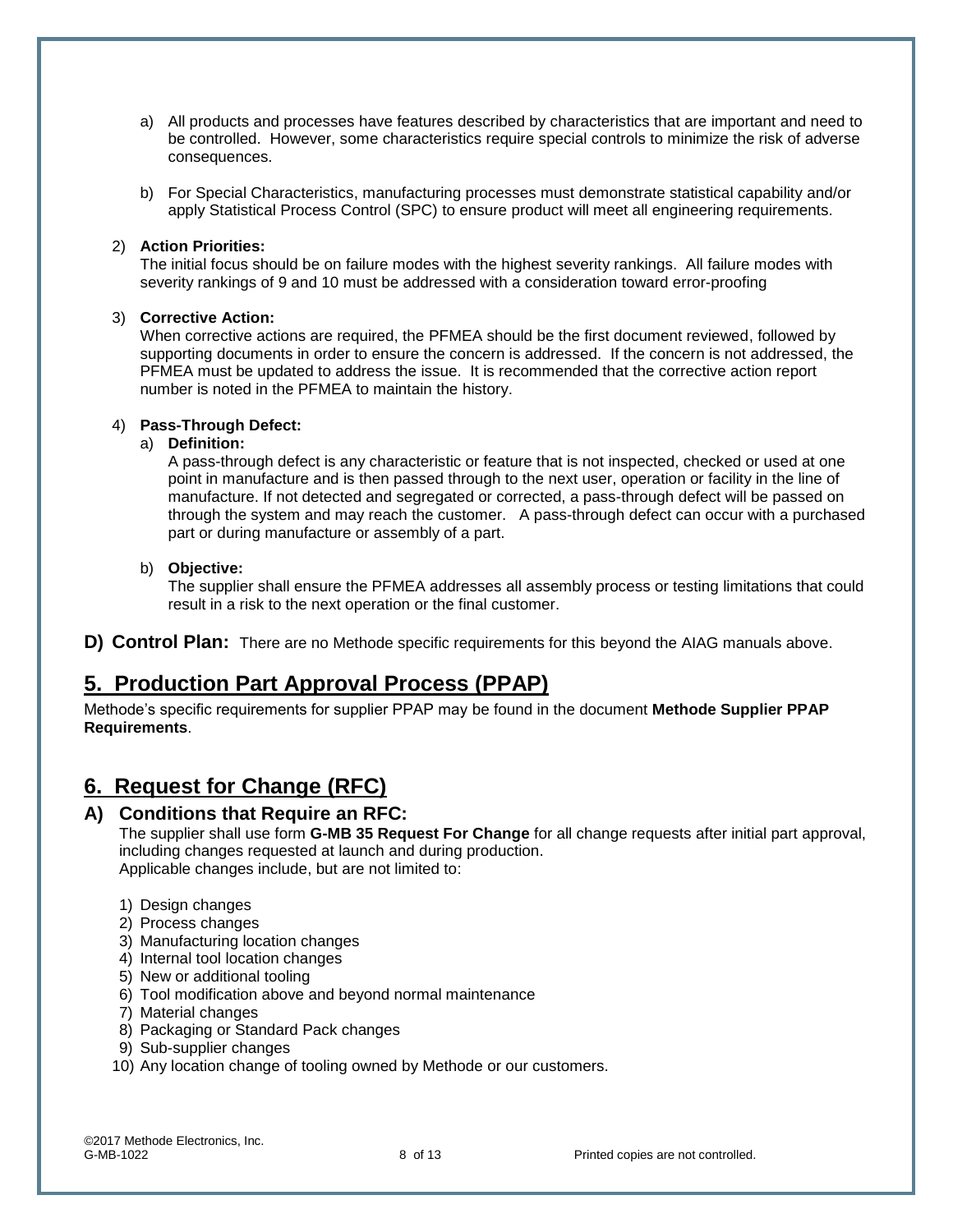## **B) Process Overview:**

- 1) The supplier can download **G-MB 35 Request For Change** from<http://supplier.methode.com/>
- 2) The supplier shall include all relevant and required information so that Methode can clearly understand and act upon the request. Except in the case of an emergency, the supplier shall submit the RFC as soon as the change is known and no later than 8 weeks prior to the proposed implementation timing of the change.
	- a) Electronics components: In the event of a PCN (Product Change Notice) or announcement of EOL (End-Of-Life) of components the supplier shall inform Methode no fewer than twelve (12) months before the last-time purchase date for the product. Methode will evaluate the change and provide instructions.
- 3) All required information must be included on RFC's. If not, Methode will return the request to the supplier for correction.
- 4) Requestor submits the completed RFC according to the routing instructions provided on the form.
- 5) Methode will send the requestor a confirmation that the request was received. This acknowledgement is not authorization to proceed.
- 6) *If approved*, Methode will notify the requestor with authorization to proceed along with PPAP requirements for the change.
- 7) *If rejected*, Methode will notify the requestor of the rejection. The supplier shall not proceed with the change.
- 8) **G-MB 35 Request For Change** must be approved in writing by Methode before any changes are made in the production part or process.

# **7. Methode Concerns and Supplier Response**

Methode expects suppliers to strive toward 0 PPM for nonconforming product.

### **A) Production issues:**

The supplier shall have processes and systems in place to prevent delivery of non- conforming products to Methode. If a non-conformance to specification is discovered, a concern report may be initiated and sent to the supplier.

### **B) Evidence of Nonconformity:**

Methode will provide evidence of nonconformity, including the following, as applicable, to the supplier to communicate the problem.

- 1) Non-conforming sample(s) supplier to provide RMA and shipping account/authorization number if returned nonconforming samples are needed for investigation.
- 2) Digital pictures
- 3) Dimensional measurement(s)
- 4) Test results and data
- 5) Video file of the issue

### **C) Material Containment and Supplier Response:**

- 1) No reasonable effort will be spared in organizing an effective and immediate containment to protect Methode and its customers from nonconforming product.
- 2) The containment method will be one of the following:
	- a) Methode returns suspect stock to supplier.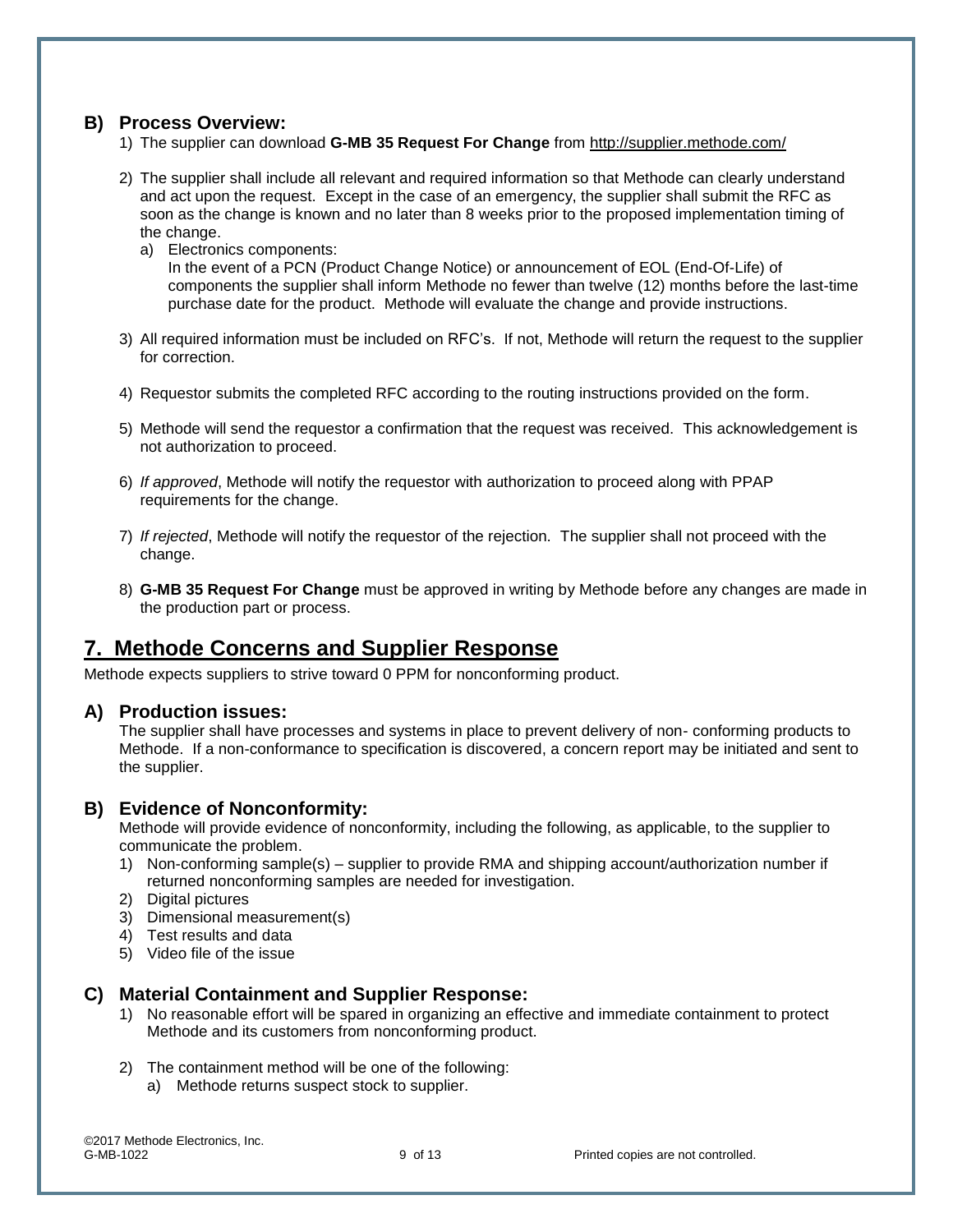- b) Methode certifies stock at supplier's expense.
- c) Supplier sorts at Methode. The supplier travels to Methode to certify stock. Or, with Methode approval, the supplier may use a third-party company to certify product at Methode.
- 3) The supplier shall initiate an 8D report, completed through section D3 and submit it to Methode within 24 hours from the time the concern was issued.
- 4) Within 10 working days, an 8D report will be completed through section D8 with all supporting documentation and submitted to Methode. When a failure analysis is conducted and the failure is isolated to a single component, the analysis shall determine and document whether or not the failure is due to a suspect or confirmed counterfeit component.
- 5) Time to final closure is not to exceed 25 working days from the date the concern was issued, unless written agreement is received from Methode.
- 6) Once the nonconformity is communicated and confirmed, the deliveries must be certified and clearly identified until the permanent corrective action parts are received and accepted. The supplier will inform Methode in advance the method used to identify the sorted stock.

#### **D) Material Disposition:**

A Methode quality representative will determine material disposition, with input and support from the supplier.

### **E) Supplier Chargebacks**

The supplier will be charged back costs and expenses incurred as a result of the nonconformance.

# **8. Supplier Performance Report**

#### **A) Introduction:**

- 1) Supplier performance is continuously monitored and communicated periodically by each Methode Division. It is a key input to sourcing decisions for future business.
- 2) A Supplier Performance Report is not sent to all suppliers. If a Supplier Performance Report is issued by Methode, it shall be included in the supplier's regular management review.
- 3) If a supplier delivers products to a Methode factory that does not use systems that support the format below, then the factory will use the local procedure and format.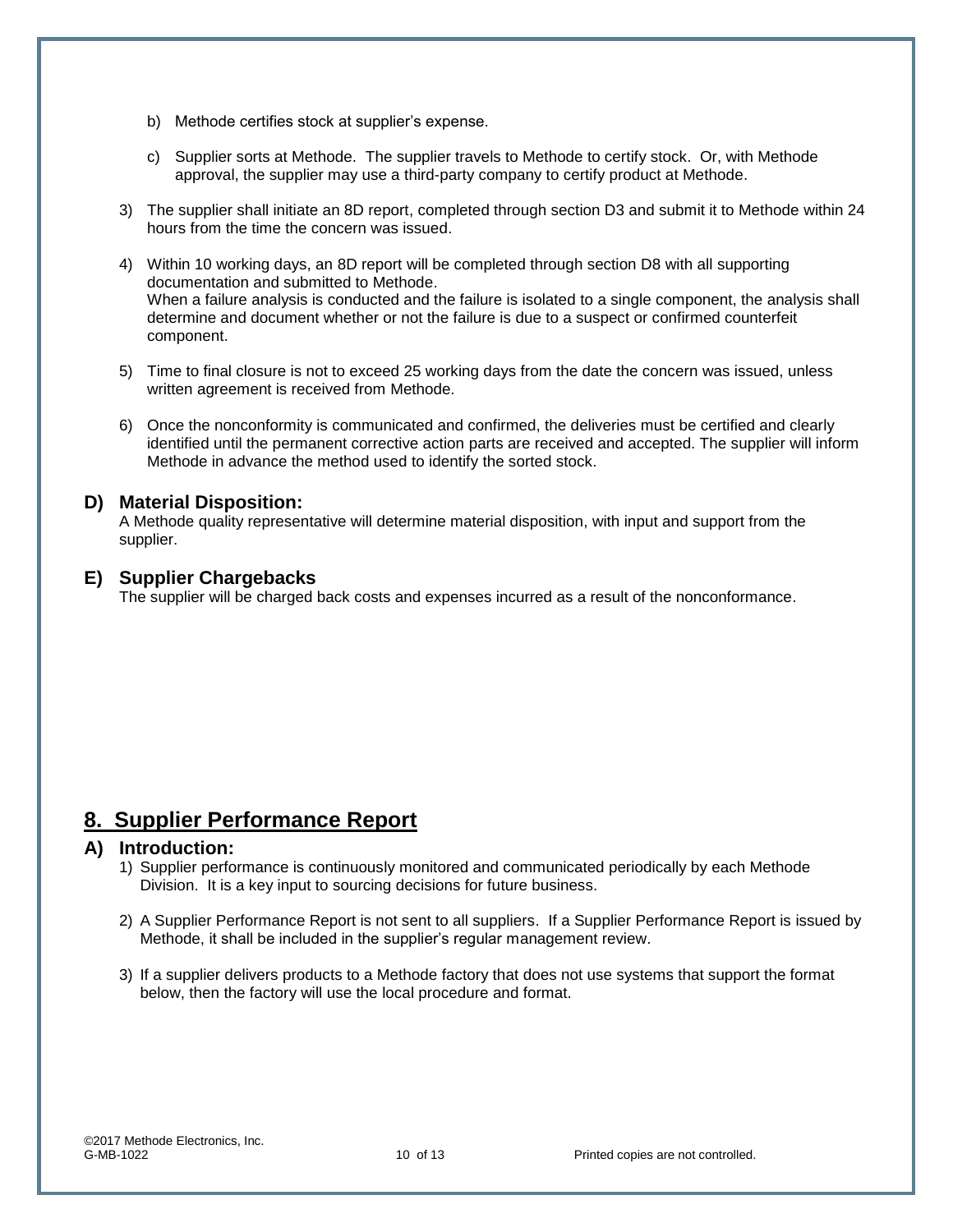# **B) Report Format:**



#### **C) Scoring Details:**

All suppliers will start each scoring period with 100 points. This system is based on 100 to 0 points. Points are deducted based on supplier performance in the areas listed below.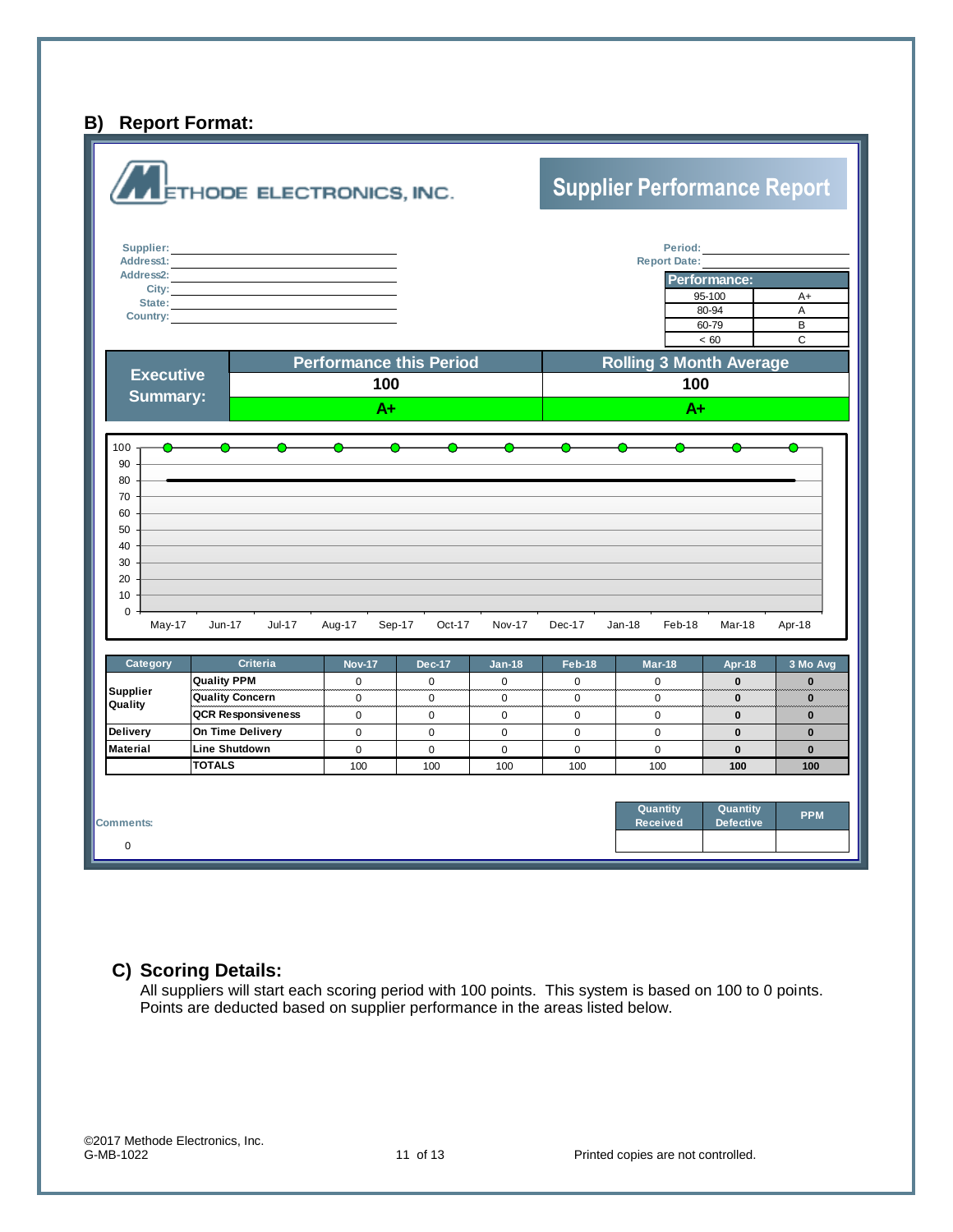|  | <b>ANETHODE ELECTRONICS, INC.</b> |  |
|--|-----------------------------------|--|
|  |                                   |  |

#### **Supplier Performance Report Scoring Details**

| Each reporting period begins with 100 points. Issues as outlined below deduct points from 100. Best Score = 100 pts, Worst Score = 0 pts. |          |                                          |                                                                                                                                                                                                                                                                                                                                                                                                                                                                                                                                     |               |                                                                                                                                                                                                                                                                                                                                                                                                                                                                         |
|-------------------------------------------------------------------------------------------------------------------------------------------|----------|------------------------------------------|-------------------------------------------------------------------------------------------------------------------------------------------------------------------------------------------------------------------------------------------------------------------------------------------------------------------------------------------------------------------------------------------------------------------------------------------------------------------------------------------------------------------------------------|---------------|-------------------------------------------------------------------------------------------------------------------------------------------------------------------------------------------------------------------------------------------------------------------------------------------------------------------------------------------------------------------------------------------------------------------------------------------------------------------------|
| Data Entry                                                                                                                                | Category | Criteria                                 | <b>Monthly Performance</b>                                                                                                                                                                                                                                                                                                                                                                                                                                                                                                          | <b>Points</b> | <b>Definition / Notes</b>                                                                                                                                                                                                                                                                                                                                                                                                                                               |
|                                                                                                                                           | Quality  | <b>Quality PPM</b><br>Level 1            | 25pts Max<br>0 PPM<br>$= 25$ points<br>$= 20$ points<br>1 - 1500 PPM<br>$= 15$ Points<br>1501 - 12,000 PPM<br>12,000 - 25,000 PPM = 10 Points<br>>25,000 PPM<br>$= 0$ Points                                                                                                                                                                                                                                                                                                                                                        | 25 Max        | PPM is based on confirmed supplier rejections from Methode<br>and Customer returns, including warranty.<br>PPM is calculated as [Number of units rejected x 1<br>million/Number of units received in the reporting period],<br>maintaining a consistent unit of measure for number rejected and<br>number received.                                                                                                                                                     |
|                                                                                                                                           |          | <b>Quality PPM</b><br>Level <sub>2</sub> | 25pts Max<br>0 PPM<br>$= 25$ points<br>1 - 500 PPM<br>$= 20$ points<br>$= 15$ Points<br>501 - 2,000 PPM<br>$2,000 - 5,000$ PPM = 10 Points<br>> 5,001 PPM<br>$= 0$ Points                                                                                                                                                                                                                                                                                                                                                           |               | In the case where a rejection is made and there were no units<br>received in the reporting period, the penalty is 25 points assessed<br>(subtracted) out of 25.<br>In the case of a supplier quality issue results in disruptions at<br>Methode's customer, including yard holds, stop ships, or other<br>special-status customer notification, the penalty is 25 points<br>assessed (subtracted) out of 25.                                                            |
| <b>Supplier Quality</b>                                                                                                                   |          | <b>Quality PPM</b><br>Level 3            | 25pts Max<br>0 PPM<br>$= 25$ points<br>$= 20$ points<br>1 - 50 PPM<br>$= 15$ Points<br>51 - 200 PPM<br>$200 - 500$ PPM = 10 Points<br>> 500 PPM<br>$= 0$ Points                                                                                                                                                                                                                                                                                                                                                                     |               | If the supplier replaces the stock with certified stock,<br>nonconformity quantity will be counted as the confirmed defective<br>units detected at incoming goods/ assembly line/ customer, not<br>the quantity of returned stock.<br>Rejects found by supplier sorting or supplier-coordinated 3rd<br>party sorting are not counted.<br>If Methode must sort the stock at supplier's expense then all<br>defects found in sorting will be counted toward supplier PPM. |
|                                                                                                                                           |          | <b>Quality Concerns</b>                  | 10 points assessed (subtracted) per<br>Methode or Customer Quality Concern.<br>Concerns designated as FYI are not<br>counted.                                                                                                                                                                                                                                                                                                                                                                                                       | 20 Max        | Applies to all Quality Concerns that require a Corrective Action<br>Report.<br>Ten points will be deducted for each Methode or Customer Quality<br>Concern issued during the reporting period.                                                                                                                                                                                                                                                                          |
|                                                                                                                                           |          | QCR<br>Responsiveness                    | 5 points assessed (subtracted) if late on<br>each of Short Term Response, 10-day<br>Long Term Response, and 25-day<br>closure.<br>Maximum: 15 Points                                                                                                                                                                                                                                                                                                                                                                                | 15 Max        | Applies to all Quality Concerns that require a Corrective Action<br>Report.<br>5 points assessed (subtracted) if late on each of Short Term<br>Response, 10-day Long Term Response, and 25-day closure, up<br>to a maximum of 15 points.                                                                                                                                                                                                                                |
| Production<br>Control                                                                                                                     | Delivery | On Time Delivery                         | % Missed Deliveries:<br>0%<br>$= 30pts$<br>$= 25pts$<br>$>0\%$ , $\leq 2\%$<br>$>2\%$ , ≤ 5%<br>$= 20pts$<br>$= 10$ pts<br>$>5\%$ . $\leq 10\%$<br>$>10\%$ , $\leq 20\%$<br>$= 5pts$<br>>20%<br>$=$ Opts<br>1 occurrence or more of premium freight 30 Max<br>will result in a deduction of 3 pts.<br>Any missed delivery that results in<br>disruptions at Methode's customer,<br>including yard holds, stop ships, or other<br>special-status customer notification will<br>result in a deduction of all points, up to<br>30 max. |               | A missed delivery is defined as one that is received one day or<br>more either before or after the due date, or a delivery that is short<br>of the required quantity, while taking into account the specific<br>Incoterms and ordering lead times that may apply.<br>Percent calculated as (Number of Late Deliveries/Total Number of<br>Deliveries Received during evaluation period) x 100                                                                            |
| Production<br>Control                                                                                                                     | Material | <b>Line Shutdown</b>                     | 5 points assessed (subtracted) per hour<br>of Methode Line Stop.<br>Maximum: 10 Points                                                                                                                                                                                                                                                                                                                                                                                                                                              | 10 Max        | Line Shutdown is when one or more Methode lines shut down<br>because of supplier quality or delivery.<br>5 points assessed (subtracted) per hour of Methode Line<br>Shutdown, to a maximum of 10 Points.                                                                                                                                                                                                                                                                |

12 of 13 Printed copies are not controlled.